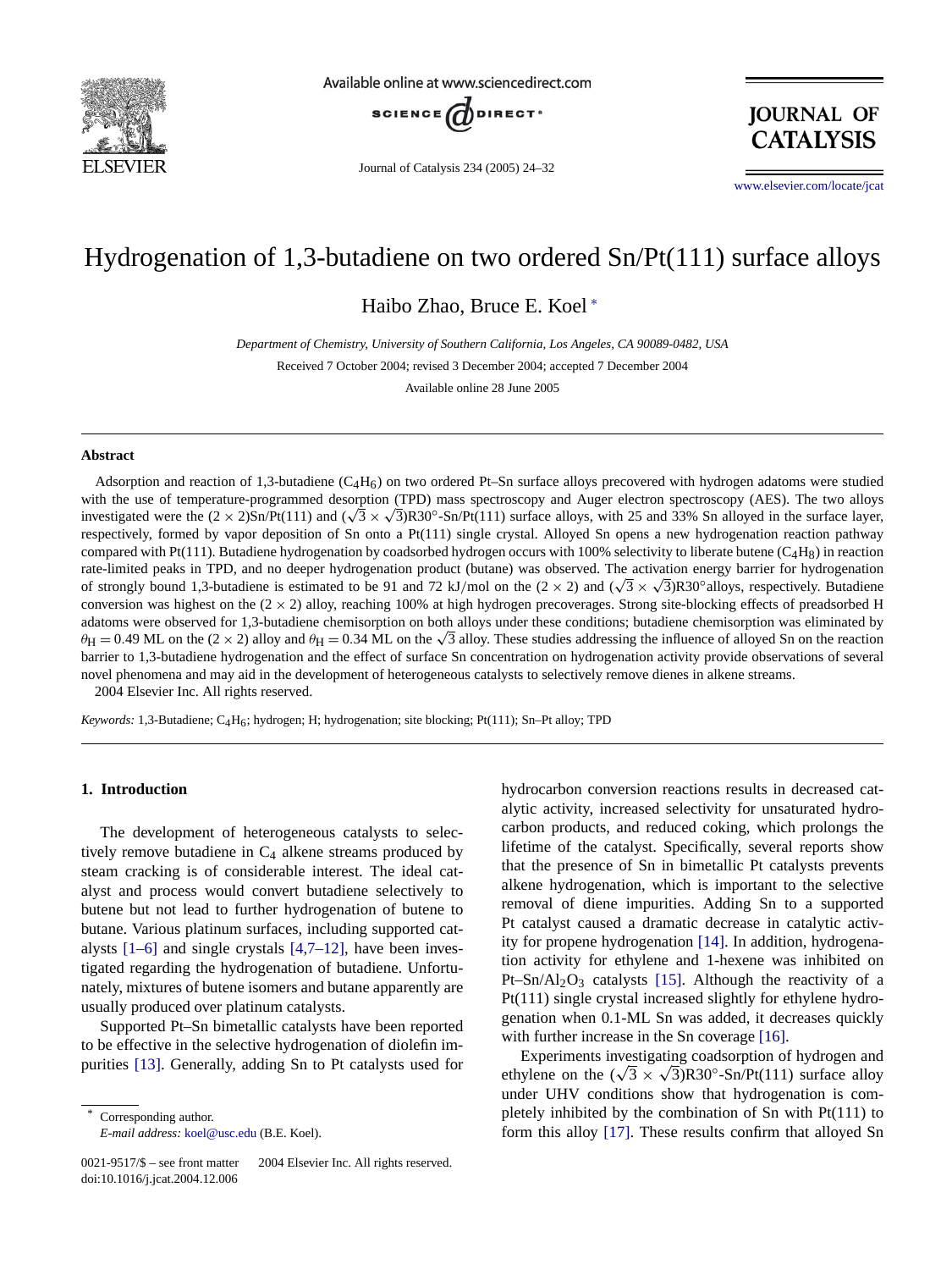acts as an inhibitor to alkene hydrogenation. Other recent experiments have shown that chemisorbed 1,3-butadiene completely [deco](#page-8-0)mposes on both clean and H-precovered Pt(111) surfaces during TPD, with no hydrogenation reaction observed [18]. This presumably is due to the very strong bonding interactions between 1,3-butadiene and Pt(111). Previously we have shown in 1,3-butadiene chemisorption studies that alloying Sn with Pt(111) decreases this inter[action](#page-8-0), and the decomposition pathway is totally blocked on the  $(2 \times 2)$ and  $(\sqrt{3} \times \sqrt{3})R30^\circ$ -Sn/Pt(111) surface alloys [19]. It is natural to inquire whether this reduced interaction between 1,3-butadiene and the Sn/Pt(111) surface alloys may lead to hydrogenation reactions in the presence of coadsorbed hydrogen.

In this paper we report on studies using temperatureprogrammed desorption (TPD) of adsorption and reaction of 1,3-butadiene on hydrogen-precovered  $(2 \times 2)$ -Sn/Pt(111) and  $(\sqrt{3} \times \sqrt{3})R30^\circ$ -Sn/Pt(111) surface alloys. In particular, we address the influence of alloyed Sn on the reaction barrier to 1,3-butadiene hydrogenation and the effect of surface Sn concentration on hydrogenation activity.

# **2. Experimental**

Experiments were performed in a three-level UHV chamber as described earlier [20]. The Pt(111) crystal (Atomergic; 10-mm diameter, 1.5 mm thick) was prepared by 1-keV Ar<sup>+</sup> ion sputtering and oxygen exposures ( $5 \times 10^{-7}$  Torr O<sub>2</sub>, at 900 K for 2 min) to give a clean spectrum with Auger electron spectroscopy (AES) and a sharp  $(1 \times 1)$  pattern with low-energy electron diffraction (LEED).

We prepared the  $(2 \times 2)$ Sn/Pt(111) and  $(\sqrt{3} \times \sqrt{3})$ R30°-Sn/Pt(111) surface alloys by evaporating one monolayer of Sn onto the Pt(111) crystal surface and subsequently annealing the sample for 20 s to 1000 and 830 K, respectively. Sn is substitutionally incorporated primarily into the surface layer to form an ordered alloy or intermetallic compound with  $\theta_{\rm Sn} = 0.25$ , with a composition and structure corresponding to the  $(111)$  face of a bulk Pt<sub>3</sub>Sn crystal, and for the latter situation,  $\theta_{\text{Sn}} = 0.33$ , with a composition corresponding to a  $Pt<sub>2</sub>Sn$  surface. [The](#page-8-0)se surface alloys are relatively "flat," but Sn atoms protrude 0.02 nm above the surface Pt plane at both surfaces [21]. In the  $(2 \times 2)$  alloy, pure Pt three-fold sites are present, but no adjacent pure Pt threefold sites exist. All pure Pt three-fold sites are eliminated on the  $(\sqrt{3} \times \sqrt{3})$ R30° alloy, and only two-fold pure Pt sites are present. For brevity throughout this paper, we will refer to the  $(2 \times 2)$ Sn/Pt(111) and  $(\sqrt{3} \times \sqrt{3})$ R30°-Sn/Pt(111) surface alloys as the (2  $\times$  [2\)](#page-8-0) [an](#page-8-0)d  $\sqrt{3}$  alloys, respectively.

A Pt-tube doser was constructed, based on the design of Engel and Rieder [22], as a pyrolytic source of hydrogen atoms. The principal component is a bent Pt tube (1-mm o.d., 0.8-mm i.d.) into which a 0.1-mm-diameter hole was mechanically drilled. The tube was resistively heated to 1275 ◦C, and water cooling kept the adjacent Cu block

cold. The temperature of the Pt tube was directly measured with an optical pyrometer that was calibrated by the temperature of the Pt(111) crystal sample, as measured with a Cr/Al thermocouple. The estimated relative accuracy of the pyrometer reading was  $\pm 5^{\circ}$ C. The flux of H atoms obtained from this source operating at 800 ◦C with a background pressure rise in the chamber of  $5 \times 10^{-8}$  Torr was  $3 \times 10^{13}$  atoms cm<sup>-2</sup> s<sup>-1</sup>. We obtained this value by assuming that the initial sticking coefficient of H atoms on Pt(111) at 100 K was unity and using a calibration for the H [cover](#page-8-0)age,  $\theta_H$ , that was given by the hydrogen yield in TPD from the well-known decomposition of ethylene on Pt(111) [23].

H2 (Matheson; 99.99%) was introduced via a variable leak valve (Granville–Phillips) into the Pt-tube doser. 1,3- Butadiene,  $C_4H_6$  (Matheson; 99.5%), was used without additional purification. 1,3-Butadiene was exposed on the alloy surface by a microcapillary array doser connected to the gas line through a variable leak valve. All of the exposures reported here are given simply in terms of the background pressure in the UHV chamber as measured by an ion gauge. No attempt was made to correct for the flux enhancement of the doser or ion gauge sensitivity. The mass spectrometer in the chamber was used to check the purity of the gases during dosing.

For all TPD experiments, the heating rate was 3.6 K*/*s, and all exposures were made with the surface temperature at 100 K. AES measurements were made with a doublepass cylindrical mirror analyzer (CMA) and a modulation voltage of 4 eV. The electron gun was operated at 3-keV beam energy and 1.5-µA beam current. Coverages  $(\theta_i)$  reported in this paper are referenced to the surface atom density of Pt(111) such that  $\theta_{Pt} = 1.0$  ML is defined as  $1.505 \times 10^{15}$  cm<sup>-2</sup>.

#### **3. Results**

Hydrogen adatoms were preadsorbed on the  $(2 \times 2)$  alloy, and then adsorption and reaction of a monolayer of 1,3-butadiene  $(C_4H_6)$  on this surface at 100 K were investigated by TPD. An exposure of 0.24-L 1,3-butadiene was used, which produces a coverage of about two monolayers on the two clean alloy surfaces. Desorption spectra for [1,3-butadi](#page-2-0)ene,  $C_4H_6$  (54 amu); butene,  $C_4H_8$  (56 amu); and  $H<sub>2</sub>$  (2 amu) obtained in these experiments are shown in Figs. 1–3, respectively. Several other masses, including butane,  $C_4H_{10}$  (58 amu), were also monitored during heating in [TPD,](#page-2-0) [b](#page-2-0)ut no significant signals were detected in the TPD spectra.

Fig. 1 shows the thermal desorption of molecular 1,3 butadiene from the clean (bottom curve) and H-precovered  $(2 \times 2)$  alloy surfaces. Desorption from the chemisorbed mono[layer](#page-8-0) on the clean  $(2 \times 2)$  alloy produces a wide peak centered at 334 K, which is consistent with our previous study [19]. There, we made an estimate of the desorption activation energy *E*<sup>d</sup> of 88 kJ*/*mol by using the Redhead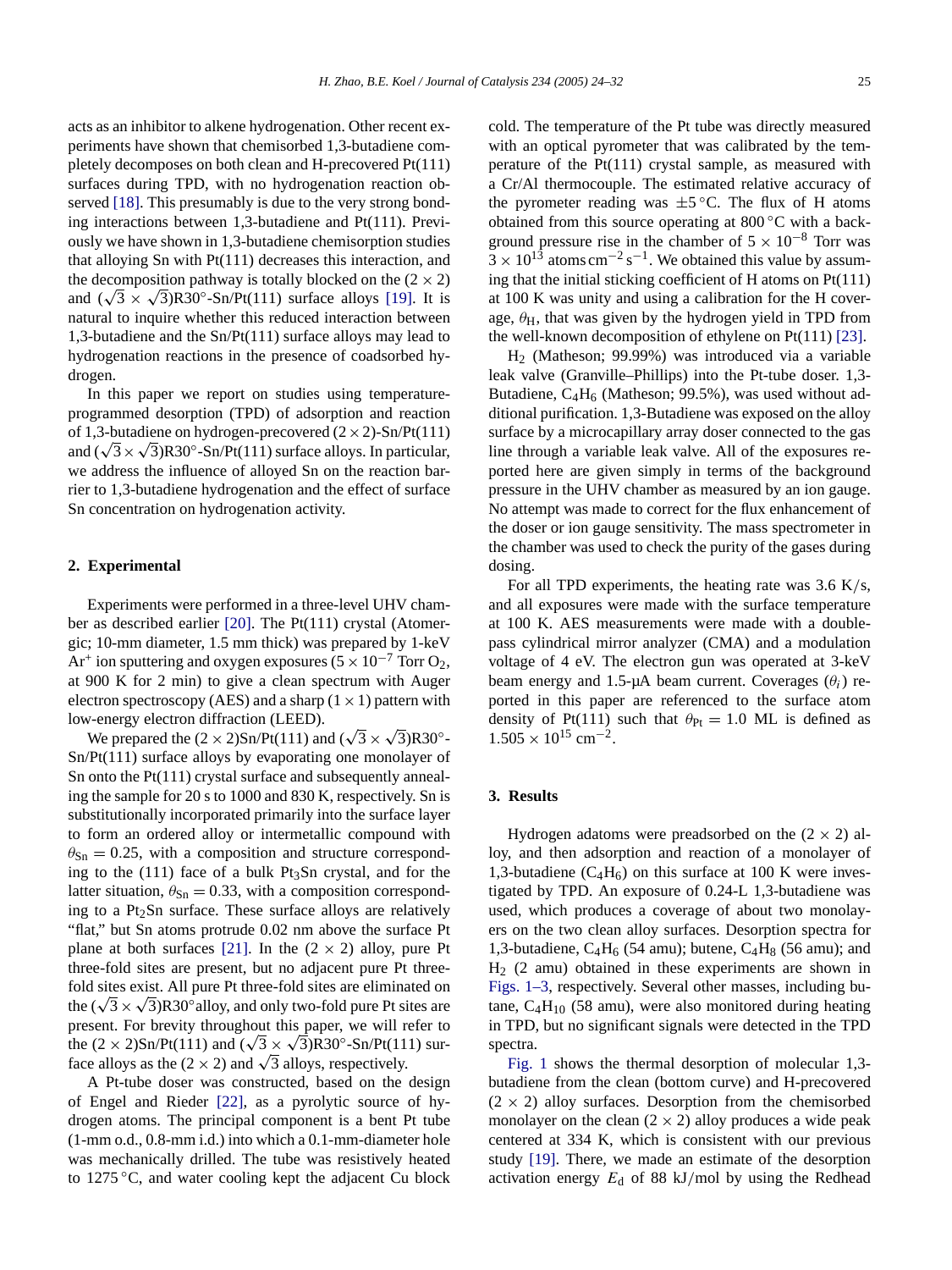<span id="page-2-0"></span>

Fig. 1. 1,3-Butadiene,  $C_4H_6$  TPD spectra after 0.24-L 1,3-butadiene exposures on t[he clea](#page-8-0)n and H-precovered  $(2 \times 2)$ Sn/Pt(111) alloy at 100 K.

method [24] and assuming first-order desorption kinetics with a preexponential factor of  $10^{13}$  s<sup>-1</sup>.

Preadsorbed H adatoms reduce the amount of 1,3-butadiene desorption in this peak, and this peak disappears after preadsorption of 0.476-ML H. Desorption of the most strongly chemisorbed 1,3-butadiene is affected first by preadsorbed H. This is shown by the shift of the 1,3-butadiene desorption peak to a lower temperature and the appearance of a peak at 283 K ( $E_d = 73$  kJ/mol) in the TPD spectra taken for 0.159-ML H.

The inset shows the low-temperature region of the desorption traces in Fig. 1 on an expanded scale. As shown in the inset, the desorption peak of physisorbed (second-layer) 1,3-butadiene shifts from 130 K on the clean  $(2 \times 2)$  alloy to 140 K on the 0.476-ML H surface. Some clustering apparently occurs on the H-precovered surfaces, and lowtemperature desorption onset characteristic of the multilayer appears near 105 K. One can calculate values of  $E_d$  of 33 and 35 kJ*/*mol for 1,3-butadiene adsorbed in the second layer on the clean and 0.476-ML H precovered  $(2 \times 2)$  alloy, respectively.

Desorption of butene,  $C_4H_8$ , is shown in Fig. 2. This is a hydrogenation product produced by surface reactions. 1,3-Butadiene adsorption on the clean  $(2 \times 2)$  alloy leads to a small amount of desorption (bottom curve) in a peak at 376 K. Because there is no coadsorption possibl[e](#page-8-0) [from](#page-8-0)  $H_2$  in the background gas (i.e.,  $H_2$  does not dissociatively chemisorb on the  $(2 \times 2)$  alloy under UHV conditions [25]), this must originate from hydrogenation reactions utilizing



Fig. 2. Butene, C4H8 TPD spectra after after 0.24-L 1,3-Butadiene exposures on the clean and H-precovered  $(2 \times 2)$ Sn/Pt(111) alloy at 100 K.

hydrogen liberated by 1,3-butadiene dehydrogenation. The amount of butene desorption is initially increased by H preadsorption and then decreased by the largest H precoverages. The decreased hydrogenation yield at high values of  $\theta$ <sub>H</sub> is due at least partially to the low coverage of 1,3-butadiene that results from the site-blocking effects of preadsorbed H. The butene desorption peak shifts down to 354 K  $(E_d = 91 \text{ kJ/mol})$  for 0.16-ML H and then to 345 K ( $E_d = 89$  kJ/mol) for  $\theta_H = 0.32$  and 0.48 ML. Because butene desorption is reaction-rate limited, as discussed below, this shift arises from faster reaction kinetics at higher  $\theta_H$ .

Fig. 2 shows that some butene is produced below 200 K. The butene TPD peaks near 130 and 145 K have shapes similar to those of the low-temperature 1,3-butadiene desorption traces shown in the inset to Fig. 1, and thus these are TPD artifacts in the butene spectra. However, for  $\theta_{\rm H} = 0.32$  and 0.48 ML, the butene peak area at 145 K ( $E_d = 36$  kJ/mol) increases significantly (and even a new peak arises at 170 K), whereas those for 1,3-butadiene do not, and so butene is indeed produced under these conditions. At these hydrogen precoverages, desorption of chemisorbed 1,3-butadiene near 300 K was nearly eliminated. This indicates that the lowtemperature butene yield was due to facile hydrogenation of weakly a[dsorbed](#page-3-0),  $\pi$ -bonded species.

Desorption of  $H_2$  associated with these experiments is shown in Fig. 3. The bottom curve shows the  $H_2$  yield from 1,3-butadiene dehydrogenation and decomposition on the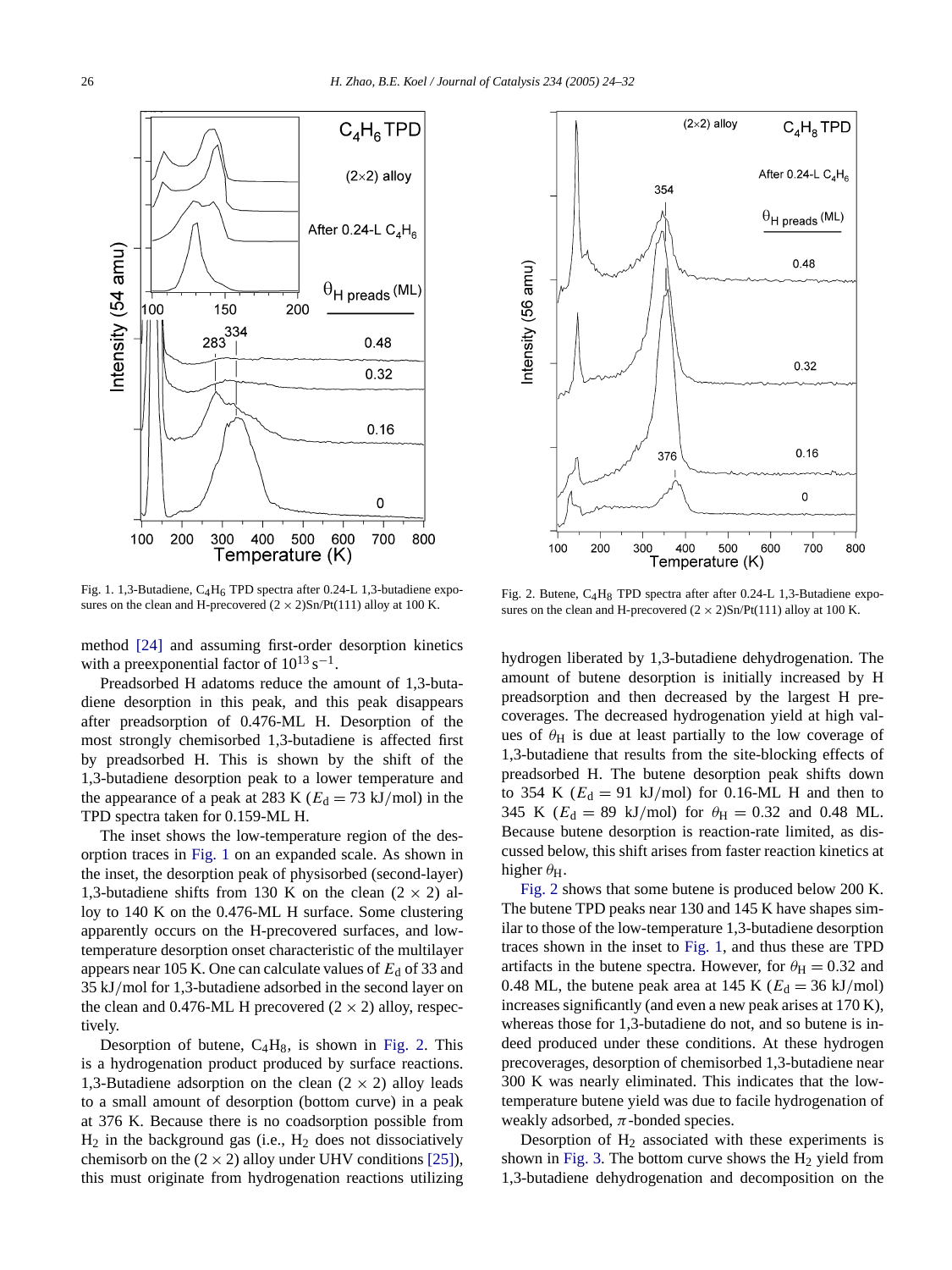<span id="page-3-0"></span>

Fig. 3. H2 TPD spectra after 0.24-L 1,3-butadiene exposures on the clean and H-precovered  $(2 \times 2)$ Sn/Pt $(111)$  alloy at 100 K.

clean  $(2 \times 2)$  alloy. This is consistent with previous studies [19] that showed only a small amount of dehydrogenation occurred. In such cases, it is difficult to distinguish between a small reactivity for the alloy and a small number of reactive defect sites. H preadsorption results in a new or larger  $H_2$  desorption peak at 347 K ( $E_d = 90$  kJ/mol) and a sharpening of the peak at 425 K ( $E_d = 111$  kJ/mol). Increasing preadsorbed θ<sub>H</sub> to 0.48 ML shifts the primary peak to a slightly lower temperature of 338 K and results in two new desorption peaks at 214 and 254 K. A comparison of these  $H_2$  TPD spectra in Fi[g.](#page-8-0) [3](#page-8-0) with those obtained after the same hydrogen exposure on the  $(2 \times 2)$  alloy without 1,3-butadiene post-adsorption [26] establishes that the peaks at 214, 254, and 338–347 K in Fig. 3 are from desorption of preadsorbed H, and, furthermore, no shifts of these peaks were observed due to coadsorbed 1,3-butadiene. The peak at 425 K is similar to that observed in TPD for the decompositi[on](#page-8-0) [of](#page-8-0) 1-butene and 2-butene at low coverages and 11 K higher than that from the full monolayers, on the  $(2 \times 2)$  alloy [27]. Consistent with this  $H_2$  desorption yield at 425 K, surface carbon was detected by AES after TPD experiments on the H precovered  $(2 \times 2)$  alloy.

TPD experiments were also carried out after 0.24-L exposures of 1,3-butadiene on the clean and H-precovered  $\sqrt{3}$ alloy at 100 K. Only 1,3-butadiene,  $C_4H_6$  (54 amu); butene,  $C_4H_8$  (56 amu); and  $H_2$  (2 amu) were detected in TPD; these curves are shown in Figs. 4, 5, and 6, respectively.



Fig. 4. 1,3-butadiene,  $C_4H_6$  TPD spectra after 0.24-L 1,3-butadiene exposures on the clean and H-precovered ( $\sqrt{3} \times \sqrt{3}$ )R30°-Sn/Pt(111) alloy at 100 K.

Fig. 4 shows the influence of preadsorbed H on the desorption of molecular 1,3-butadiene from the  $\sqrt{3}$  alloy. Chemisorbed 1,3-butadiene desorbs in a relatively narrow peak at 285 K (bottom curve) from the clean  $\sqrt{3}$  alloy. This peak decreases in intensity with increasing H preadsorption and shifts up slightly to 307 K ( $E_d = 79$  kJ/mol) on the  $\sqrt{3}$  alloy with  $\theta_H = 0.31$  ML. In addition, two new, weak desorption features arise at 177 and 361 K on the H precovered surfaces. Whereas the peak at 177 K ( $E_d$  = 45 kJ*/*mol) is probably from desorption of a weakly bound state of 1,3-butadiene in the monolayer, the peak at 361 K  $(E_d = 93 \text{ kJ/mol})$  is suggested to be from the dehydrogenation of some surface intermediate formed by hydrogenation reactions at lower temperatures. The intensity decrease with increasing  $\theta$ H occurs primarily from site-blocking effects of preadsorbed hydrogen on 1,3-butadiene chemisorption.

The inset in Fig. 4 highlights the H-induced changes in the desorption of physisorbed 1,3-butadiene. Desorption from the physisorbed, second layer shifts from 121 K on the clean  $\sqrt{3}$  alloy to 134 K on the surface with  $\theta_H = 0.31$  ML. Th[is](#page-4-0) [corre](#page-4-0)sponds to a small increase in the desorption acti-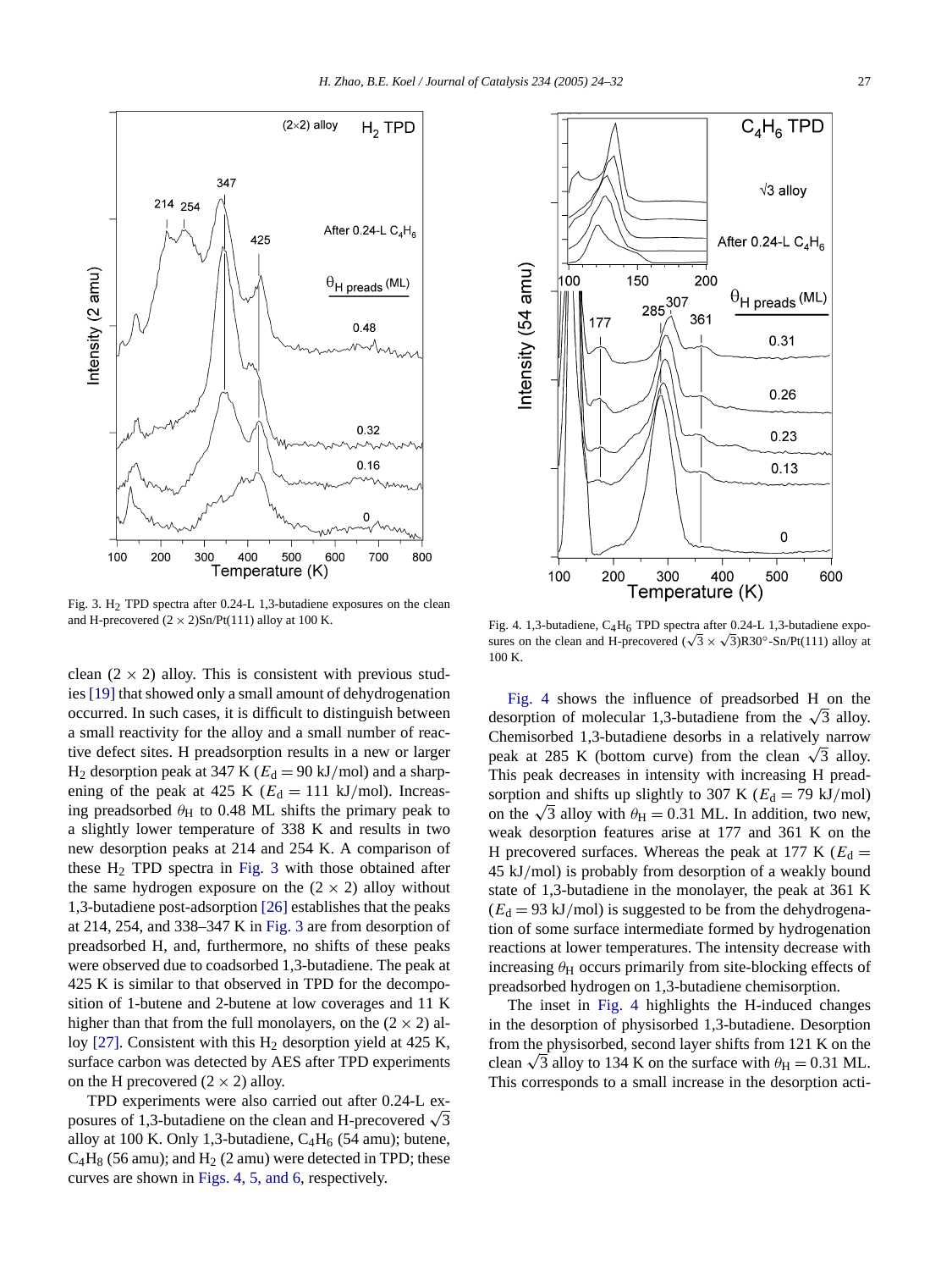100 200 300 400 500 600 Temperature (K) Fig. 5. Butene, C4H8 TPD spectra after 0.24-L 1,3-butadiene exposures on the clean and H-precovered ( $\sqrt{3} \times \sqrt{3}$ )R30°-Sn/Pt(111) alloy [at 100](#page-8-0) K.

 $\sqrt{3}$  alloy

348

 $295$ 

282

<span id="page-4-0"></span>183

 $C_4H_8$  TPD

After 0.24-L  $C_4H_6$ 

 $\theta$ H preads (ML)

 $0.31$ 

 $0.26$ 

0.23

 $0.13$ 

 $\mathbf 0$ 

no decomposition or self-hydrogenation occurs [19]. The low-temperature butene TPD peaks from the clean  $\sqrt{3}$  alloy are thought to be TPD artifacts in the butene spectra, as discussed above. Preadsorbed H immediately leads to butene production and desorption, and two broad butene TPD peaks were observed at 282 and 348 K from the surface with  $\theta_{\rm H}$  = 0.13 ML. The onset for butene desorption appears to be as low as 170 K ( $E_d = 43$  kJ/mol). The peak at 282 K  $(E<sub>d</sub> = 72 \text{ kJ/mol})$  shifts upward to 295 K  $(E<sub>d</sub> = 76 \text{ kJ/mol})$ with increasing  $\theta$ <sub>H</sub>, but no large change occurs in the peak at 348 K ( $E_d = 90$  kJ/mol). As occurred on the ( $2 \times 2$ ) alloy, for  $\theta_H \ge 0.23$ , butene is produced and desorbs near 134 K  $(E_d = 34 \text{ kJ/mol})$  because of facile hydrogenation of weakly adsorbed,  $\pi$ -bonded species. Increasing the H precoverage to 0.31 ML results in a new butene desorption peak at 183 K  $(E_d = 46 \text{ kJ/mol}).$ 

H2 TPD spectra generated simultaneously in these experiments are shown in Fig. 6. The bottom trace of Fig. 6 was obtained after 1,3-butadiene adsorption on the clean  $\sqrt{3}$  alloy. The result that there was no significant  $H_2$  desor[ption](#page-8-0) is consistent with our previous study showing that 1,3-butadiene did not decompose on the  $\sqrt{3}$  alloy during TPD [19]. There is a peak at 272 K ( $E_d = 70$  kJ/mol) at  $\theta_H = 0.13$ , which shifts to 260 K ( $E_d = 67$  kJ/mol) at  $\theta_H = 0.31$  ML, and a peak at 217 K ( $E_d = 55$  kJ/mol) for  $\theta_H = 0.31$  ML. Signals below 200 K are derived from butadiene desorption and do not reflect  $H_2$  desorption. The observation that no new  $H_2$ TPD peaks arose and the close resemblance of the  $H_2$  TPD peaks in Fig. 6 with those peaks obtained after the same H



Fig. 6. H2 TPD spectra after 0.24-L 1,3-butadiene exposures on the clean and H-precovered ( $\sqrt{3} \times \sqrt{3}$ )R30<sup>°</sup>-Sn/Pt(111) alloy at 100 K.

atom exposures without any subsequent 1,3-butadiene adsorption indicate that no 1,3-butadiene dehydrogenation or decomposition occurs under these conditions. AES measurements after each TPD experiment detect no surface carbon and thus give a consistent picture. Furthermore, coadsorbed 1,3-butadiene had no significant effect on the  $H_2$  TPD spectra from H atom exposure.

In these experiments, we were unable to identify the natu[re](#page-2-0) [of](#page-2-0) [the](#page-2-0) [bute](#page-2-0)ne molecules, that is, as 1-butene, *cis*- or *trans*-2-butene, or isobutene, that were desorbed as shown in Figs. 2 and 5. Previous[ly,](#page-8-0) [we](#page-8-0) studied the adsorption of 1 butene, *cis*-2-butene, and isobut[ene](#page-2-0) [on](#page-2-0) [Pt\(111\)](#page-2-0) and these two Sn/Pt(111) surface alloys [27]. We note that the conversion of the  $C_4H_8$  TPD peak areas in Figs. 2 and 5 to the amount or coverage of desorbed butene is complicated by the fact that we cannot identify the butene isomers in TPD experiments. In general, this is a simple conversion determined by comparing the unknown TPD peak area to that from a calibrated yield of one of the butenes from Pt(111). However, if we do the conversion assuming that 1-butene is the desorbed product, and thus comparing directly with the yield of chemisorbed 1-butene from the 1-butene monolayer on Pt(111), we obtain about twice [the](#page-5-0) [yield](#page-5-0) [that](#page-5-0) we would calculate by using 2-butene as the calibration. We obtained the bu[tene](#page-5-0) [yi](#page-5-0)elds reported below in Figs. 7 and 8 using 1-butene as the calibration.

Fig. 7 summarizes and quantifies the influe[nce](#page-5-0) [of](#page-5-0) [p](#page-5-0)readsorbed H adatoms on the yields of products measured in the TPD data from the  $(2 \times 2)$  alloy. We plot in Fig. 7, as a function of the H precoverage  $\theta$ <sub>H</sub> on the (2 × 2) alloy, the

ntensity (56 amu)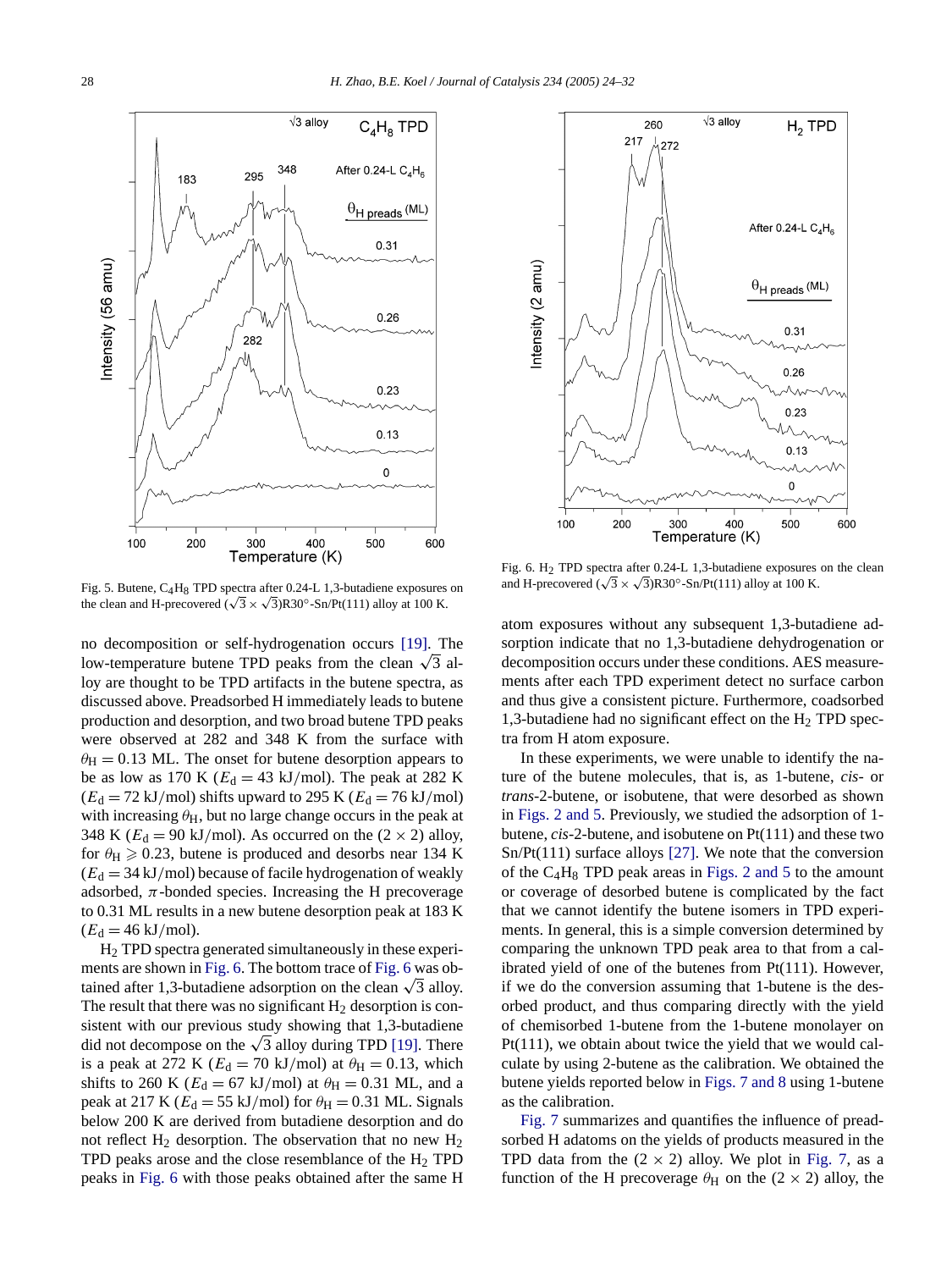<span id="page-5-0"></span>

Fig. 7. Influence of H-adatom precoverage on the amount of 1,3-butadiene adsorption, desorption, and hydrogenation on the  $(2 \times 2)$ Sn/Pt(111) alloy.

amount of reversibly chemisorbed 1,3-butadiene ( $\theta_{\text{C}_4\text{H}_6}$ ), the amount of butene desorbed after formation by hydrogenation  $(\theta_{\text{C}_4\text{H}_8})$ , and the total amount of chemisorbed 1,3-butadiene ( $\theta_{\text{C}_4\text{H}_6+\text{C}_4\text{H}_8}$ ). The conversion ( $\theta_{\text{C}_4\text{H}_8}/\theta_{\text{C}_4\text{H}_6+\text{C}_4\text{H}_8}$ ) is also plotted on the right-hand axis.

The total coverage of chemisorbed 1,3-butadiene  $(\theta_{\text{C}_4\text{H}_6+\text{C}_4\text{H}_8})$  is decreased, roughly linearly, by preadsorbed H, and we find that 1,3-butadiene chemisorption is eliminated when  $\theta$ H reaches 0.49 ML. This is a significant site-blocking influence exerted by H adatoms because 1,3 butadiene is potentially a strongly chemisorbed species. The other main effect that is observed is that the yield of butene from hydrogenation reactions increases strongly. The  $\theta_{\text{C}_4\text{H}_8}$ curve increases from near zero on the clean alloy to a broad maximum near  $\theta_H = 0.25$  ML. The decrease observed at larger  $\theta$ <sub>H</sub> values could easily be due simply to the decrease in the initial amount of 1,3-butadiene available for reaction. Of course, the amount of reversibly adsorbed 1,3-butadiene  $\theta_{\text{C}_4\text{H}_6}$  decreases quickly with increasing  $\theta_{\text{H}}$  because of the combined effects of increased site blocking and the propensity for hydrogenation reactions.

The conversion of 1,3-butadiene to butene increases almost linearly with increasing  $\theta$ H and reaches a value of 1.0 at  $\theta_H = 0.47$  ML. But this hydrogenation is in competition with other processes on the surface during heating in TPD. Two H atoms are needed to hydrogenate one 1,3-butadiene molecule to produce one butene molecule. Although 1,3-butadiene is in surplus on the  $(2 \times 2)$  alloy at small  $\theta$ <sub>H</sub>, some H atom recombination occurs to desorb  $H_2$ , and this competes with hydrogenation. On the  $(2 \times 2)$  alloy with large  $\theta_H$ , some 1,3-butadiene desorbs without being hydrogenated, even though H adatoms are oversupplied, and this competes with hydrogenation.

The influence of preadsorbed H on adsorption and hydrogenation of 1,3-butadiene on the  $\sqrt{3}$  alloy is shown in Fig. 8. The site-blocking effects of preadsorbed H initially decrease



Fig. 8. Influence of H-adatom precoverage on the amount of 1,3-butadiene adsorption, desorption, and hydrogenation on the  $(\sqrt{3} \times \sqrt{3})$ R30<sup>°</sup>-Sn/Pt(111) alloy.

the total amount of chemisorbed 1,3-butadiene  $\theta_{\text{C}_4\text{H}_6+\text{C}_4\text{H}_8}$ in a fashion very similar to that on the  $(2 \times 2)$  alloy. For example, the total coverage is reduced to 0.085 ML on both alloys for  $\theta_H = 0.23$  ML. However, for  $\theta_H \ge 0.25$  ML, site blocking is much more effective on this alloy than on the  $(2 \times 2)$  alloy and 1,3-butadiene chemisorption is completely blocked at  $\theta_H = 0.34$  ML. The yield of desorbed butene  $\theta_{\text{C}_4\text{H}_8}$  increases from zero on the clean alloy to a broad maximum with increasing H precoverage until, at  $\theta_H = 0.26$  ML, it starts to decrease with additional  $\theta$ H because of the sharp decline in the amount of chemisorbed 1,3-butadiene available. Increasing  $\theta$ <sub>H</sub> also decreases the amount of desorbed 1,3-butadiene  $\theta_{\text{C}_4\text{H}_6}$ , but in this case the curve tracks much more closely the curve of the decrease in the total amount of chemisorbed 1,3-butadiene.

Preadsorbed H adatoms certainly increase the conversion of 1,3-butadiene to butene on the  $\sqrt{3}$  alloy, almost linearly with increasing  $\theta$ H from a value of zero to 0.3 when  $\theta_H = 0.34$  ML. However, this can be compared with a conversion of 65% on the  $(2 \times 2)$  alloy at this value of  $\theta_H$ . Conversion never climbs higher than 0.3 on the  $\sqrt{3}$  alloy. As on the (2×2) alloy, hydrogenation on the  $\sqrt{3}$  alloy is in competition with other processes on the surface during heating in TPD. H<sub>2</sub> desorption when  $\theta_H < 2 \times \theta_{C_4H_6}$  indicates that hydrogenation competes with H recombination. Hydrogenation also competes with 1,3-butadiene desorption, which occurs even in cases of  $\theta_H > 2 \times \theta_{C_4H_6}$ .

# **4. Discussion**

The addition of alloyed Sn in Pt surfaces weakens the bonding of hydrocarbons, such as alkenes and dienes, and this has been known for some time. The hydrogen coadsorption experiments reported here greatly extend our un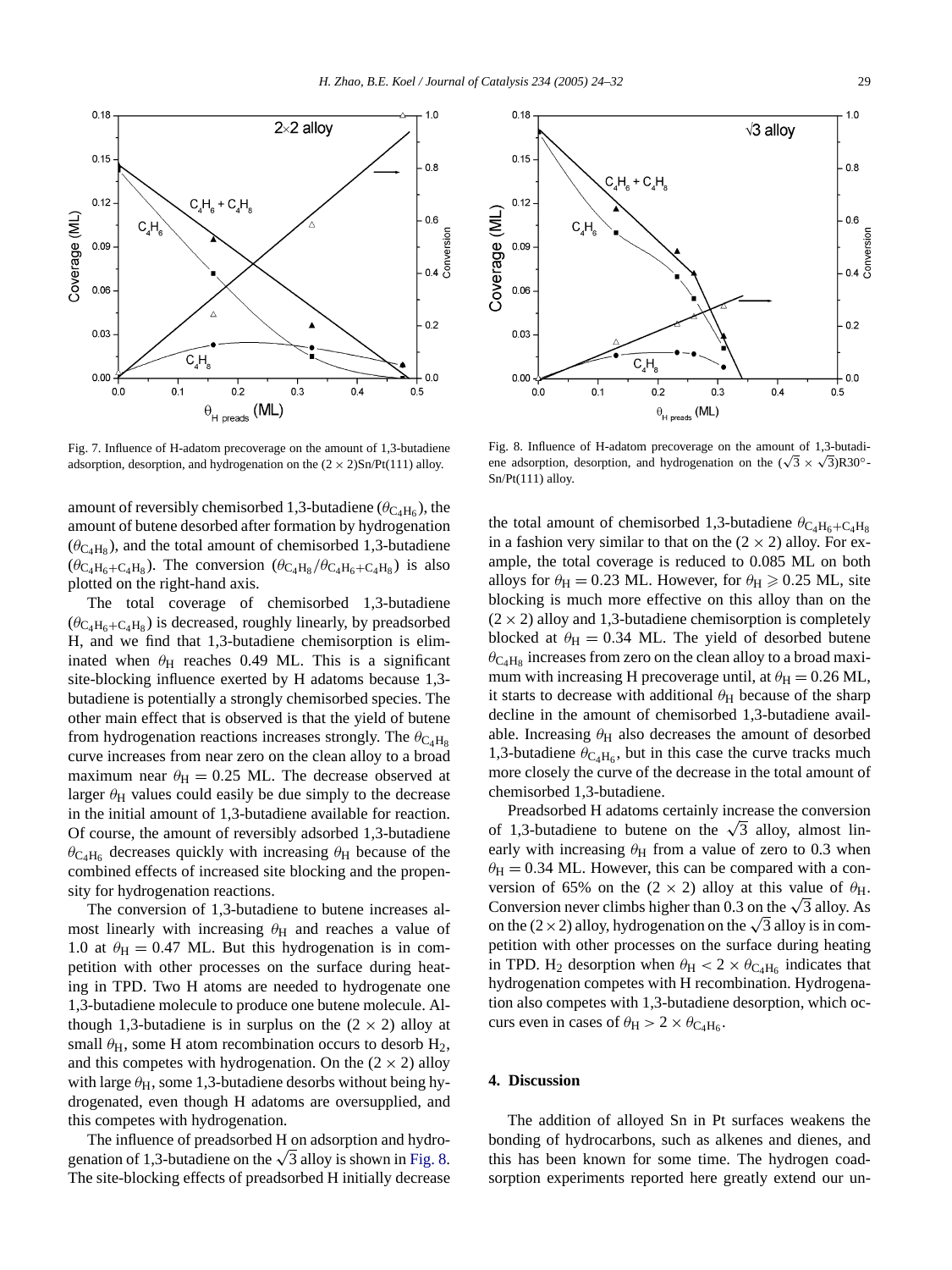derstanding of the influence of alloyed Sn on the chemistry and catalysis that occurs on Pt surfaces by revealing how this weakened bonding alters the influence of coadsorbed hydrogen on adsorption, desorption, and hydro[gena](#page-8-0)tion rates.

Blocking of strong adsorption sites by preadsorbed H adatoms on Pt(111) has been reported previously [28]. We also observed this H adatom site-blocking effect for 1,3-butadiene [adsor](#page-8-0)ption on H-precovered Pt(111) and have proposed why this could be a general phenomenon for other hydrocarbons [18]. Such a site-blocking effect of preadsorbed H was also observed in this work for 1,3-butadiene chemisorption on both Sn/Pt(111) surface alloys. What is interesting is to realize how alloyed Sn increases the importance of this effect, that is, why much smaller amounts of hydrogen are needed to block chemisorption on the alloy surfaces. Even though the monolayer saturation coverage of chemisorbed 1,3-butadiene (0.15 ML) is nearly the same on Pt(111) and the (2  $\times$  2) and  $\sqrt{3}$  alloys, the amount of preadsorbed hydrogen needed to completely block 1,3-butadiene chemisorption on Pt(111) is  $\theta_H = 0.91$  ML, but  $\theta_H = 0.49$ and 0.34 ML on the (2  $\times$  2) and  $\sqrt{3}$  alloy, respectively. The implications of this behavior are clear. One H adatom per unit cell on Pt(111), adsorbed in a three-fold hollow site, produces a saturation coverage of 1 ML. Each Pt at the surface has a nearest-neighbor H adatom, and this evidently passivates the surface against additional H atom uptake and strong 1,3-butadiene chemisorption. On the  $(2 \times 2)$  alloy, two H adatoms per unit cell, adsorbed in pure Pt, 3-fold hollow sites, produces a saturation coverage of 0.5 ML. The two H adatoms occupy one *fcc* and one *hcp* site, with each Pt at the surface having a nearest-neighbor H adatom, and one Pt per unit cell having two nearest-neighbor H adatoms. This evidently passivates the surface against additional H atom uptake and strong 1,3-butadiene chemisorption. Only one H adatom per unit cell on the  $\sqrt{3}$  alloy is required for this passivation. Each H adatom is presumed to be adsorbed in a pure Pt, 2-fold bridge site at the center of each unit cell to produce a saturation coverage of 0.33 ML. Each Pt at the surface has a nearest-neighbor H adatom. Obviously, electronic structure calculations are needed to validate and establish such proposals, but we hope these arguments stimulate such work.

Another significant difference in the chemistry of coadsorbed hydrogen on Pt(111) compared with that on the two Sn/Pt(111) alloy surfaces is the reactivity for hydrogenating 1,3-butadiene. On Pt(111), chemisorbed 1,3-buta[diene](#page-8-0) is completely irreversibly adsorbed and completely decomposes to liberate  $H_2$  and form su[rface](#page-8-0) carbon [19]. This chemistry is unaffected by coadsorbed hydrogen, and, specifically, no butene desorption occurs [18]. This may indicate that dehydrogenation occurs more easily on Pt(111) than hydrogenation, or possibly that the hydrogenation barrier of strongly chemisorbed 1,3-butadiene is larger than the H2 desorption barrier for coadsorbed H adatoms. The adsorption energy of 1,3-butadiene is decreased on the two Sn/Pt(111) alloy surfaces, and alloying has an even stronger affect on 1,3-butadiene dec[ompo](#page-8-0)sition; that is, decomposition is nearly eliminated on the  $(2 \times 2)$  alloy and completely eliminated on the  $\sqrt{3}$  alloy [19]. This is due to an increase in the C–H bond breaking barrier. On both alloys containing preadsorbed hydrogen, a significant amount of butene desorption from the hydrogenation of 1,3-butadiene occurs. This activity is much larger on the  $(2 \times 2)$  alloy, and 100% conversion of 1,3-butadiene to butene is achieved at high values of  $\theta$ <sub>H</sub> (near 0.5 ML).

We did not determine which butene isomer (1-butene, *cis*or *trans*-2-butene, or isobutene) was produced in our TPD experiments. [Both](#page-8-0) 1-butene and *cis*-2-butene desorb at low coverage on the (2 × [2\)](#page-2-0) [alloy](#page-2-0) [at](#page-2-0) [270](#page-2-0) K and on the  $\sqrt{3}$  alloy below 220 K [27]. Thus, butene desorption at temperatures higher than those in Figs. 2 and 5 is rate-limited by hydrogenation reactions. Butene produced at 170–183 K by hydrogenation of weakly adsorbed, *π*-bonded species appears to be reaction rate limited, but butene evolution at 140–145 K occurs at about the temperature at which butene desorbs from physisorbed layers, and so we do not distinguish the limiting kinetics in this case.

Reaction rate-limited butene desorption peaks in TPD can be used to estimate the hydrogenation reaction barrier *E*<sup>a</sup> for strongly chemisorbed 1,3-butadiene on the two surface alloys (i.e.,  $E_d = E_a$ ). The single butene desorption peak at 354 K on the ( $2 \times 2$ ) alloy with  $\theta_H = 0.16$ -ML H corresponds to a hydrogenation reaction barrier of  $E_a = 91 \text{ kJ/mol}$ . On the  $\sqrt{3}$  alloy with  $\theta_H = 0.13$ -ML H, the two butene desorption peaks at 282 and 348 K correspond to  $E_a = 72$  and 90 kJ*/*mol, respectively.

Surface-bound butenyl groups, either [1-bu](#page-8-0)tenyl  $(-CH_2CH_2CH=CH_2)$  or 2-butenyl  $(-CH(CH_3)CH=CH_2)$ , are considered to be reaction intermediates in 1,3-butadiene hydrogenation on Pt surfaces at high pressure [12]. Although there is no spectroscopic evidence at this time for butenyl groups on H-precovered Sn/Pt(111) alloys, it is reasonable to assume that hydrogenation occurs on these alloys through such intermediates. Our TPD data provide some clues that an additional path exists on the  $\sqrt{3}$  alloy. We observed two reaction-rate-limited butene desorption peaks and a high-temperature 1,3-butadiene desorption peak. In previous studies, surface-bound ethyl [grou](#page-8-0)ps  $(CH_3CH_2-)$ were observed to produce ethylene and ethane on the  $\sqrt{3}$  alloy at 376 K through self-hydrogenation [29]. Surface-bound butenyl groups would be expected to react via *β*-H elimination to produce butadiene and butane simultaneously. On the H-precovered  $\sqrt{3}$  alloy, all hydrogen desorbs before 330 K and thus is not available for hydrogenation reactions at higher temperatures. This strongly suggests that the butene desorption peak at 348 K is from self-hydrogenation of surface-bound butenyl groups. This conclusion is also supported by observation of 1,3-butadiene desorption at 361 K.

Apparently, high coverages of H adatoms are able to hydrogenate weakly bound,  $\pi$ -bonded 1,3-butadiene species on both alloys. On the  $\sqrt{3}$  alloy at  $\theta_H = 0.31$  ML, a particu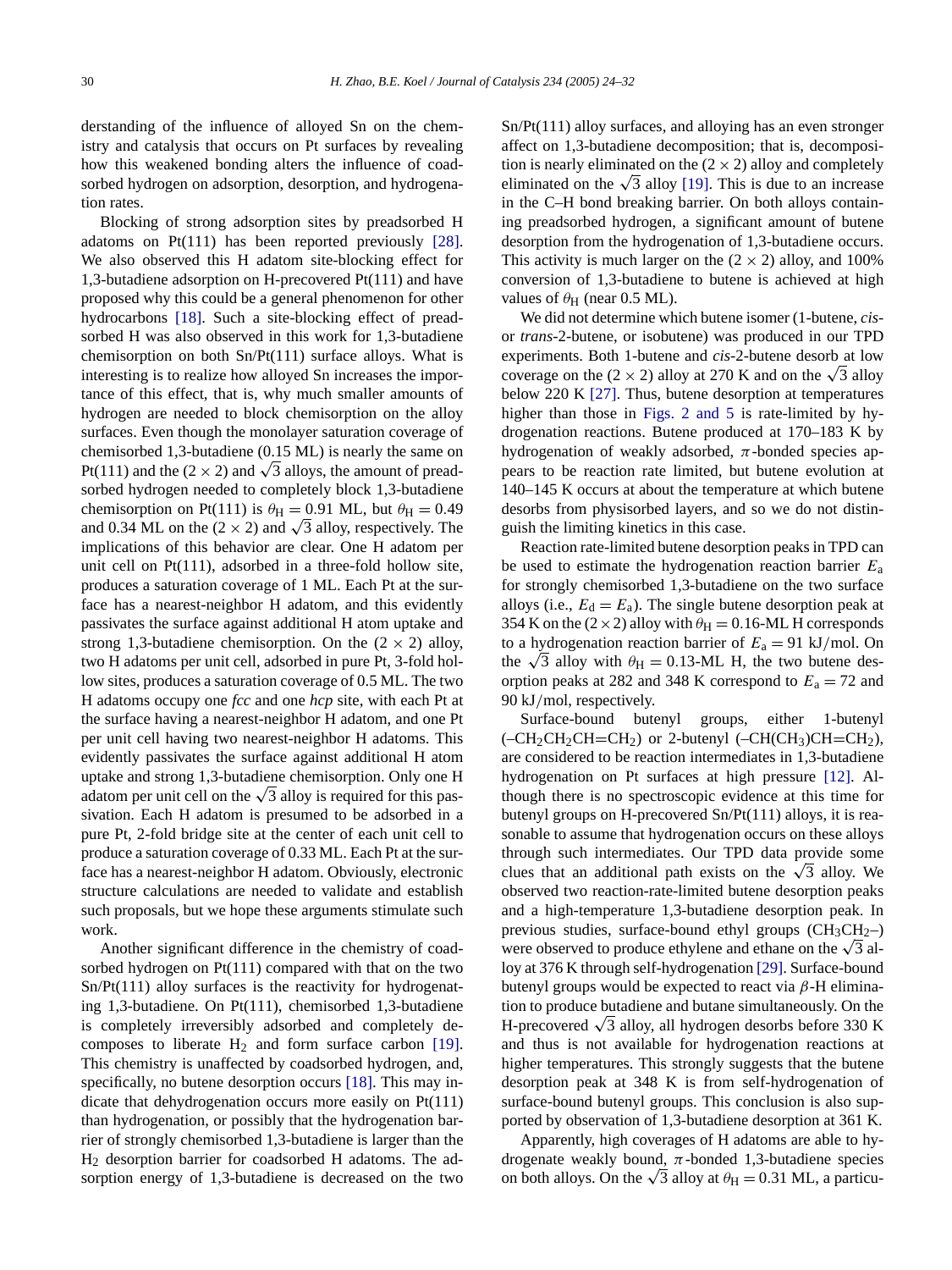<span id="page-7-0"></span>larly weakly bo[und](#page-4-0) [stat](#page-4-0)e of H adatoms exists on the surface, and these species recombine and desorb as  $H<sub>2</sub>$  at 217 K, as presented in Fig. 6[.](#page-3-0) [These](#page-3-0) species cause a new, weakly bound,  $\pi$ -bonded 1,3-butadiene species to form that desorbs at 177 K, as shown in Fig. 4, and are implicated in the hydrogenation of these 1,3-butadiene species to form butane, which desorbs in a new peak at 183 K.

Both Sn/Pt(111) surface alloys have 100% selectivity for the conversion of 1,3-butadiene to butene versus butane; butane was never detected as a desorbed product in these experiments. This observation is promising for applications of Sn–Pt bimetallic catalysts in the selective removal of dienes from alkene feeds. This selectivity is caused in part by the decrease in the butene adsorption energy when Sn is alloyed with Pt(111). Butene desorbs before any hydrogenation reaction occurs because the butene desorption activation energ[y](#page-8-0) [barr](#page-8-0)ier is lower than that of the hydrogenation reaction barrier, based on our previous studies of ethylene hydrogenation [17].

Reactions on the two Sn/Pt(111) surface alloys at low  $\theta_H$ can be summarized by the following scheme:

 $(2 \times 2)$  alloy

 $C_4H_{6(ad)} \to C_4H_{6(g)}$  283 K, (1)

$$
2H_{\text{(ad)}} \to H_{2(g)} \tag{2}
$$

$$
H_{\text{(ad)}} + C_4 H_{\text{6(ad)}} \rightarrow C_4 H_{\text{7(ad)}} \qquad \leqslant 354 \text{ K}, \tag{3}
$$

 $H_{(ad)} + C_4 H_{7(ad)} \rightarrow C_4 H_{8(g)}$  354 K; (4)

$$
\sqrt{3}
$$
 alloy

 $2H_{(ad)} \to H_{2(g)}$  272 K, (5)  $H = + C H$  + C4H

$$
H_{\text{(ad)}} + C_4 H_{\text{6(ad)}} \rightarrow C_4 H_{\text{7(ad)}} \quad \leq 282 \text{ K}, \tag{6}
$$
\n
$$
H_{\text{(ad)}} + C_4 H_{\text{7(ad)}} \rightarrow C_4 H_{\text{8(c)}} \quad 282 \text{ K}, \tag{7}
$$

$$
C_4H_{6(ad)} + C_4H_{6(ad)}
$$
 285 K, (8)

$$
2C_4H_{7(ad)} \rightarrow C_4H_{6(g)} + C_4H_{8(g)} \quad 348-361 \text{ K.}
$$
 (9)

Although  $\theta_{\text{C}_4\text{H}_6}$  is larger on the  $\sqrt{3}$  alloy than on the  $(2 \times 2)$  alloy at the same value of  $\theta_H$ , the 1,3-butadiene conversion to butene is smaller on the  $\sqrt{3}$  alloy because the H<sub>2</sub> desorption activation energy on the  $\sqrt{3}$  alloy is a little smaller than that for 1,3-butadiene. This causes more of the coadsorbed H to recombine and desorb as  $H<sub>2</sub>$ . On the  $(2 \times 2)$  alloy, recombinative H<sub>2</sub> and 1,3-butadiene desorption have similar activation energies, and this results in more extensive hydrogenation reactions. These arguments lead to the conclusion that hydrogenation reactions are maximized when 1,3-butadiene and recombinative  $H_2$  desorption have the same activation energies. In practical catalysts, this synergy might be exploited by control of the Sn concentration in the supported Sn–Pt catalysts.

### **5. Conclusions**

Alloying Sn with Pt(111) opens a new pathway for hydrogenation, compared with chemistry on Pt(111), to selectively produce butene during heating of coadsorbed layers of H and 1,3-butadiene in TPD. This hydrogenation reaction was observed on both of the two ordered Sn/Pt(111) surface alloys investigated. No further hydrogenation reactions producing butane were observed. We estimated the activation energy barriers to hydrogenation of strongly chemisorbed 1,3-butadiene to be 91 and 72 kJ/mol on the  $(2 \times 2)$  alloy and  $\sqrt{3}$  alloys, respectively, by considering the butene desorption that occurs at 354 and 282 K. 1,3-Butadiene hydrogenation occurs in competition with 1,3-butadiene desorption and hydrogen adatom recombination to desorb H2, and the relative rates vary with  $\theta$ <sub>H</sub> and depend on the alloy surface. The highest conversion from 1,3-butadiene to butene was observed on the  $(2 \times 2)$  alloy, and this is likely due to the nearly matching desorption activation energies of  $H_2$  and 1,3-butadiene on the  $(2 \times 2)$  alloy, compared with that on the  $\sqrt{3}$  alloy. This leads to high coverages of both reactants at the highest temperatures, and this synergy might be exploited in practical catalyst by control of the Sn concentration.

Hydrogenation of 1,3-butadiene presumably proceeds through surface-bound butenyl groups as intermediates on both alloys to produce reaction-rate-limited butene desorption at 282–354 K. In addition, on the  $\sqrt{3}$  alloy, self hydrogenation of surface butenyl groups also occurs during heating in TPD and produces butene desorption at 348 K. We also observed a small amount of facile, low-temperature hydrogenation of weakly bound, *π*-bonded 1,3-butadiene to butene, which desorbed in reaction rate-limited peaks below 200 K corresponding to a hydrogenation activation barrier of 46 kJ*/*mol.

Site-blocking effects by H adatoms on 1,3-butadiene adsorption were observed on both of the two Sn/Pt(111) alloys, as we saw previously on Pt(111). However, the amount of preadsorbed hydrogen needed to complete block 1,3-butadiene chemisorption on the two alloys was much less than that needed on Pt(111), that is,  $\theta_H = 0.49$  and 0.34 ML on the (2  $\times$  2) and  $\sqrt{3}$  alloy, respectively, compared with  $\theta_H = 0.91$  on Pt(111). We propose a simple model for hydrogen adsorption to explain these changes.

# **Acknowledgment**

This work was supported by the Department of Energy, Office of Basic Energy Sciences, Chemical Sciences Division.

#### **References**

- [1] G.C. Bond, G. Webb, P.B. Wells, J.M. Winterbottom, J. Catal. 1 (1962) 74.
- [2] G.C. Bond, G. Webb, P.B. Wells, J.M. Winterbottom, J. Chem. Soc. A (1965) 3218.
- [3] P.B. Wells, A.J. Bates, J. Chem. Soc. A (1968) 3064.